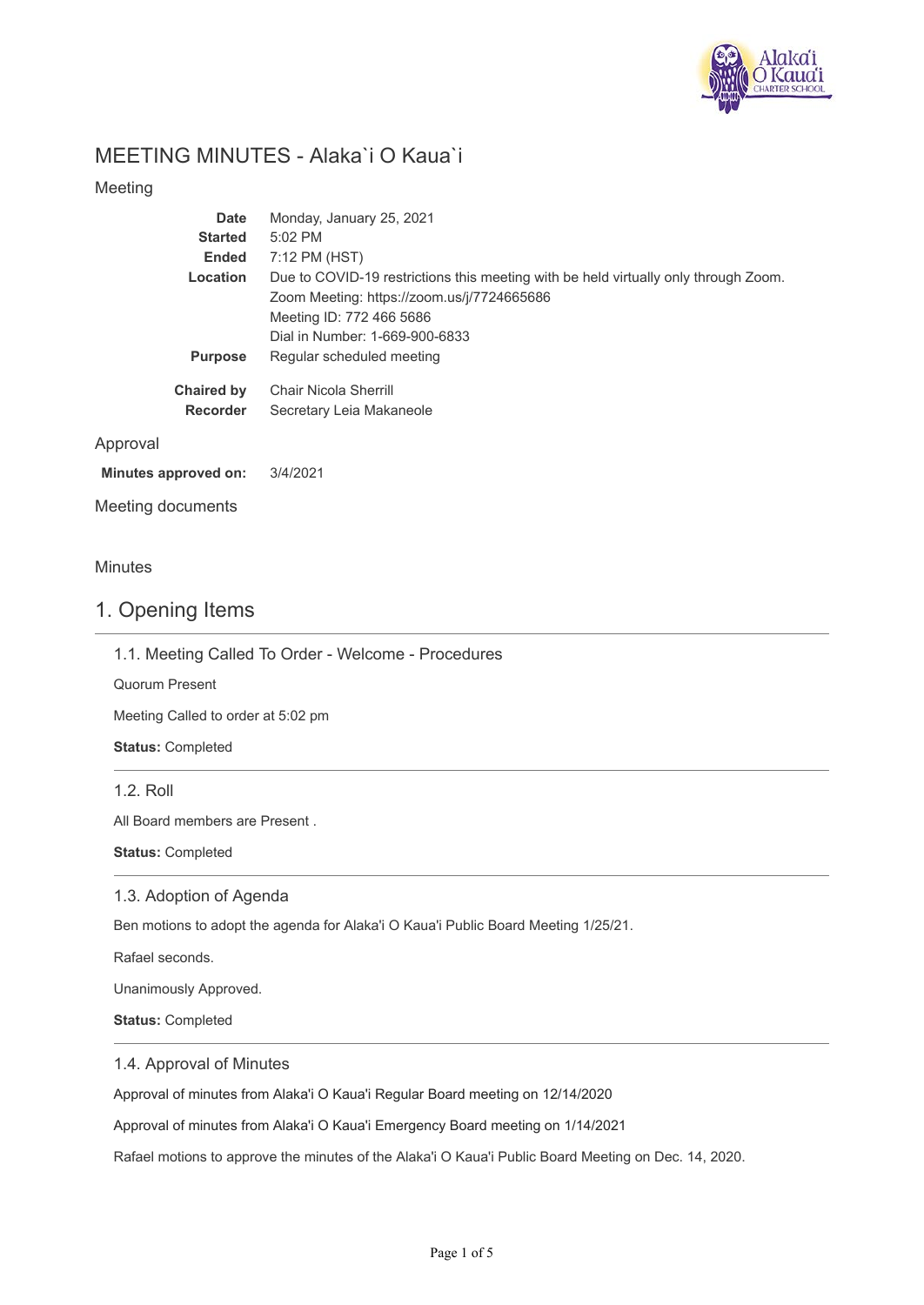

Ben seconds.

Unanimously Approved.

Rafael motions to approve the minutes of the Alaka'i O Kaua'i Public Emergency Board Meeting on Jan. 14, 2020.

Ben seconds.

Unanimously Approved.

#### **Status:** Completed

- Minutes-2020-12-14-v4.pdf
- Minutes-2021-01-14-v2.pdf

### 2. Curriculum Moment

### 2.1. Curriculum Moment

Miss Ashley Guinta is the 3rd Grade Facilitator,

Shared Briefly on Endangered Species Project

Hosting guests and working with Experts in both Marine Biology and Native Plant Biology

Planning both Virtual and Field excursions for classroom learners.

Driving Question : How can we help endangered species?

**Status:** Completed

#### Report

We are pleased to start the 2021 Curriculum Moment presentations with the talented Ashley Guinta.

Ms. Ashley Introduction.docx

## 3. Comments From Guests

3.1. Comments

No guest comments

**Status:** Completed

### 4. Administrative Reports

- 4.1. School Director Report
	- Education/Curriculum
	- Facilities
	- Enrollment
	- Fundraising / PTO
	- Personnel

Education / Curriculum:

Reports of Progress concluded last week Friday Jan 15th.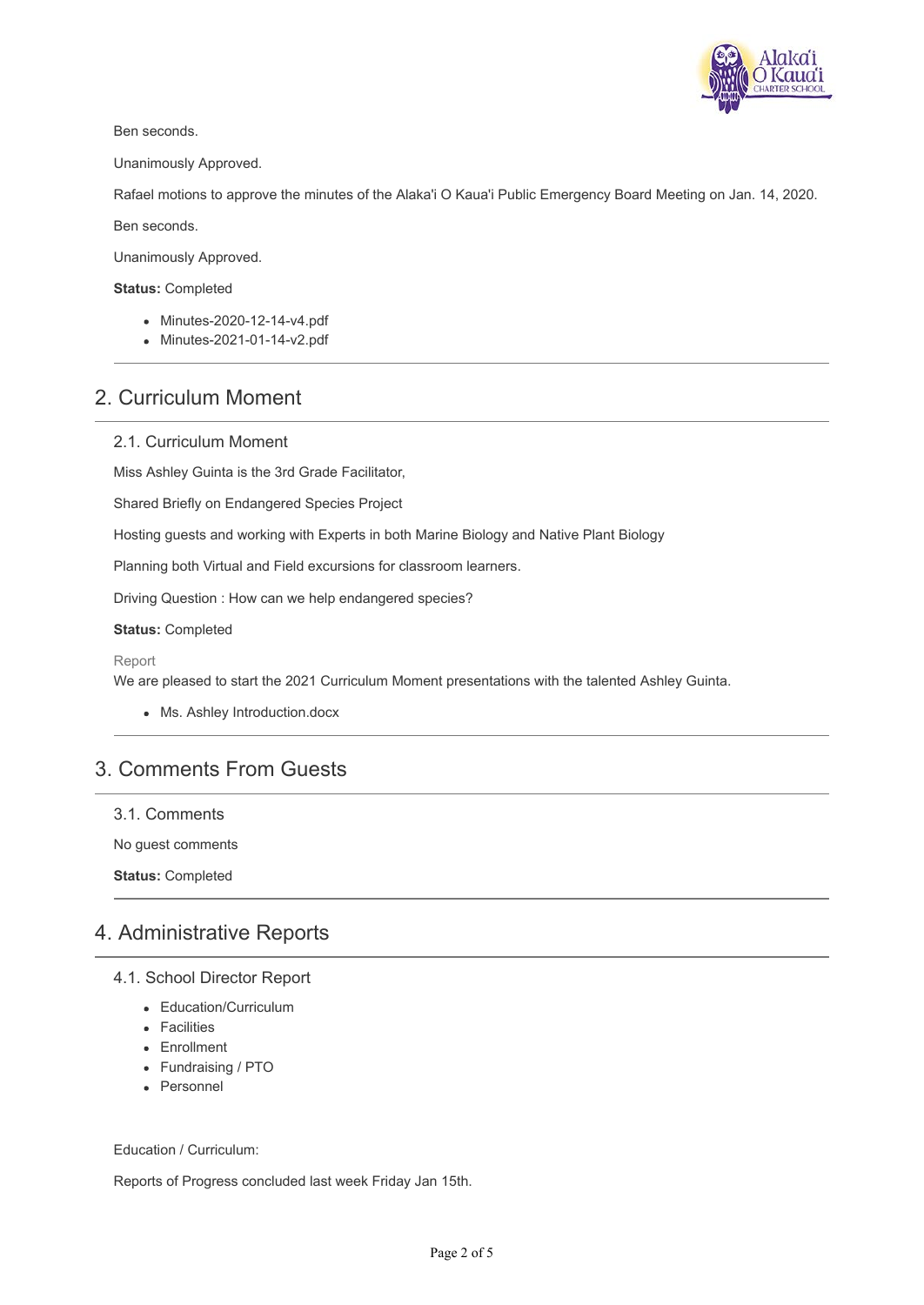

Currently on Green Level for Education delivery plan.

Thom Markin session focused on school director support. DJ worked with other Directors in the iLead Community. Thom was able to work with a few Facilitators as well.

Facilities :

Jon communicated with Canen (Knudsen Trust) today to schedule septic pumping.

Amer planning to communicate with Jon next week ( Feb 1st) regarding advancement on the septic issue on the lower campus.

Enrollment: 156

Projected Enrollment : 7 Classes up to 10 Classes.

Jennifer spoke on enrollment interests list of 28 potential new learners ( K- 6th)

DJ commented on the timing of opening up our enrollment to new learners, plans shoot for Feb 15th.

Fundraising / PTO:

Next fundraiser is Starting Feb 1st. "Penny Wars"

Personnel :

Patricia received PC reserved for all the HR and Financials . Ideal Conclusion of the Process of Certifying everything that is being imported from old financial reporting software is end of Feb.

DJ confirmed the newly approved Revised Re-Opening Plan was sent to the Charter Commission.

**Status:** Completed

Director Board Report -January 25th, 2021.docx

### 4.2. Service Provider Report

No Presentation from Maker Learning Network

Julie Holiday will be taking over for the board support role from iLEAD.

No presentation at this time.

**Status:** Completed

December 2020 Alaka'i O Kaua'i Service Provider Report - Sheet1.pdf

### 4.3. Treasurer Financial Report

Ben motion to approve the December Reconciliation Report.

Rafael Second.

Unanimously Approved.

Beginning December bank balance: \$302,075.96

Ending December bank balance: \$855,683.68

October/ November Reconciliation reports tabled until the next public meeting as they were submitted late and more time to review is required.

**Status:** Deferred until 2/22/2021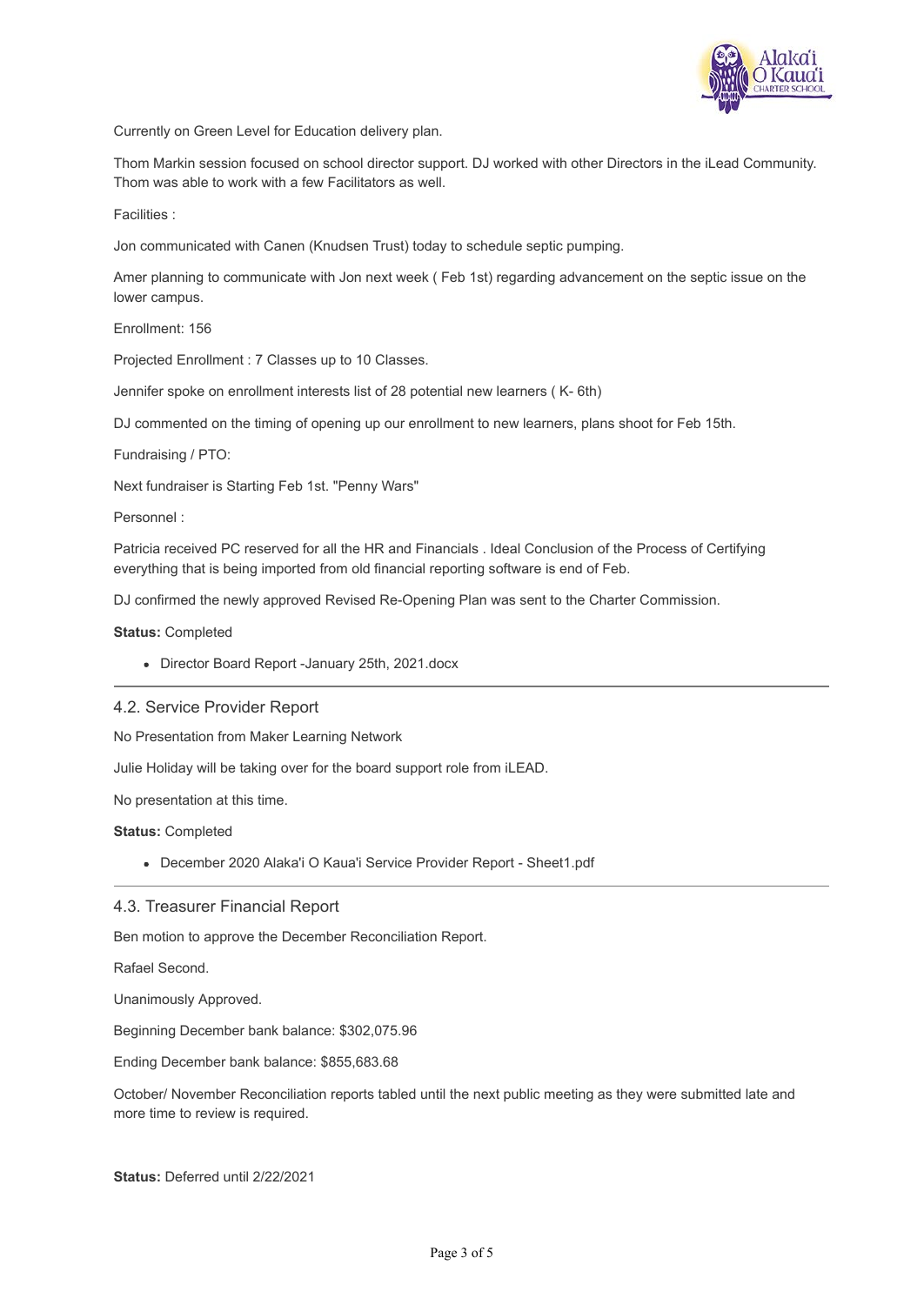

- Account Reconciliation November 2020.pdf
- Account Reconciliation October 2020.pdf
- Account Reconciliation December 2020.pdf
- 2019-20 Monthly Fundraising Report July thru December.pdf
- CARES ACT Report YTD.pdf
- Dec 20 Alakai Board Report FY20-21.pdf
- December 2020.pdf
- General Ledger November 2020.pdf
- Nov20 Alakai Board Report FY20-21.pdf
- November 2020.pdf
- Oct20 Alakai Board Report FY20-21.pdf

### 4.4. Board Committee Reports

- Chairperson report
- Education and Curriculum: Chris
- Human Resources Oversight: Leia
- Facilities and Maintenance: Rafael
- Board development and Governance: Nicola
- Finance and Audit: Ben

#### Board Development:

New Board Member are still needed. The most recent applicant was not invited to join the board due to a mismatched skill set. The board is seeking quality applicants with financial expertise, fundraising / grant writing and Kaua'i education experience.

Request towards DJ on keeping track of SMART goals.

Education:

Impressed with the Reports thoughtfulness and throughout.

HR Oversight :

No report at this time.

Facilities:

Mr. Tapia generously donated 6 months of additional landscaping services that will be a maintained by the school as the budget allows.

### **Status:** Completed

### 5. Action Items

### 5.1. Approval of 2nd Quarter Financial Documents

Ben Motions to Approve the 2nd Quarter Financial Report

Rafael Seconds.

Unanimously Approved.

**Status:** Completed

Alakai - Financial Statement 2nd QTR Template with FPF Calculator Final.xlsx